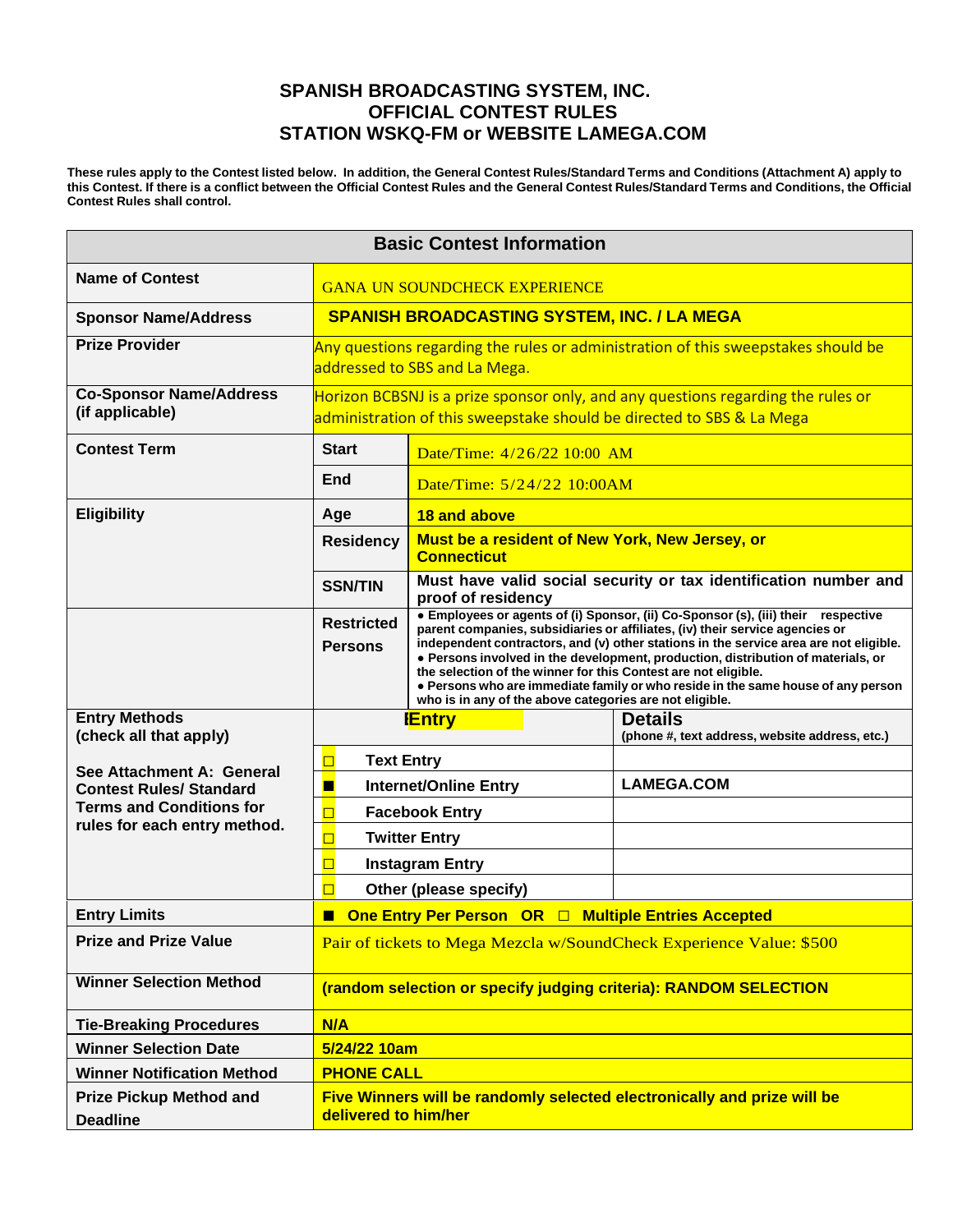## **Attachment A**

# **SPANISH BROADCASTING SYSTEM, INC. GENERAL CONTEST RULES/ STANDARD TERMS AND CONDITIONS**

These rules apply to all contests conducted by Spanish Broadcasting System, Inc. radio stations and websites. Stationspecific and website-specific contests may have their own specific rules which will be set forth in the Official Contest Rules for that particular contest and will be available at the Station studio and/or posted on the applicable website. **If there is a conflict between the Official Contest Rules and the General Contest Rules/Standard Terms and Conditions, the Official Contest Rules shall control.**

## **1. HOW TO ENTER AND PLAY**

## **NO PURCHASE NECESSARY TO ENTER OR WIN.**

Unless otherwise noted, one entry per person will be accepted. In the event multiple entries are allowed, each entry must be submitted individually. Mechanically reproduced or software generated entries of any kind will not be accepted. Any materials submitted become the property of Station/Website and will not be returned.

### **2. ELIGIBILITY RESTRICTIONS**

Unless otherwise specified, contests are open to all listeners who are 18 years of age or older and who reside in the service area of Station/Website. Contestants must possess a valid, government-issued ID. Winner must show proof of residency to verify eligibility.

Employees of Station/Website, Prize Provider, its licensee, its parent corporation and their affiliated entities, advertising and PR agencies, participating sponsors/promotional partners, other radio stations in the service area of the Station/Website and the members of their immediate families are ineligible to participate or win.

Unless otherwise specified, Listeners are eligible to win contests conducted by Spanish Broadcasting System, Inc. and its affiliates only once every sixty (60) days and a prize valued at \$600 or more, only once every six months. Only one winner per household (whether related or not) is permitted in any contest.

#### **3. PRIZES**

Unless otherwise specified by the Station/Website, all prizes or prize certificates must be claimed at the office of the Station/Website conducting the contest, Monday-Friday, during regular business hours. Prize or prize certificate must be claimed within thirty (30) days of winning. Failure to claim prize by the specified time will result in forfeiture of the prize.

Unless otherwise permitted by the Station/Website, winner(s) must claim his or her Prize in person, and a Prize cannot be claimed by third parties on behalf of the winner. If a contest is open to entrants under the age of 18 and a winner is under the age of 18, a parent or legal guardian must claim the Prize. It is the winner's sole responsibility to claim the Prize or prize certificate within the timeline provided in the official rules of the contest.

In the event that a prize or prize certificate is mailed to the winner, it will be with the prior written consent of the winner and therefore, winner assumes the risk of its arrival. The Station/Website is not responsible for the safe arrival of a prize or prize certificate.

Prizes are not transferable. Prizes may not be substituted for or redeemed for cash.

#### **4. SELECTION OF WINNERS**

Contest winners will be selected and notified of their prize in the manner announced by the Station/Website.

Unless otherwise specified, if the winner(s) cannot be contacted within 24 hours after the prize is awarded, an alternate winner may be selected at the Station/Website's discretion. Unless otherwise specified, winners who fail to respond within 24 hours of prize notification are deemed to be waiving their prize claim and the prize will be forfeited.

The odds of winning depend upon the number of eligible entries received or the relative performance of each contestant.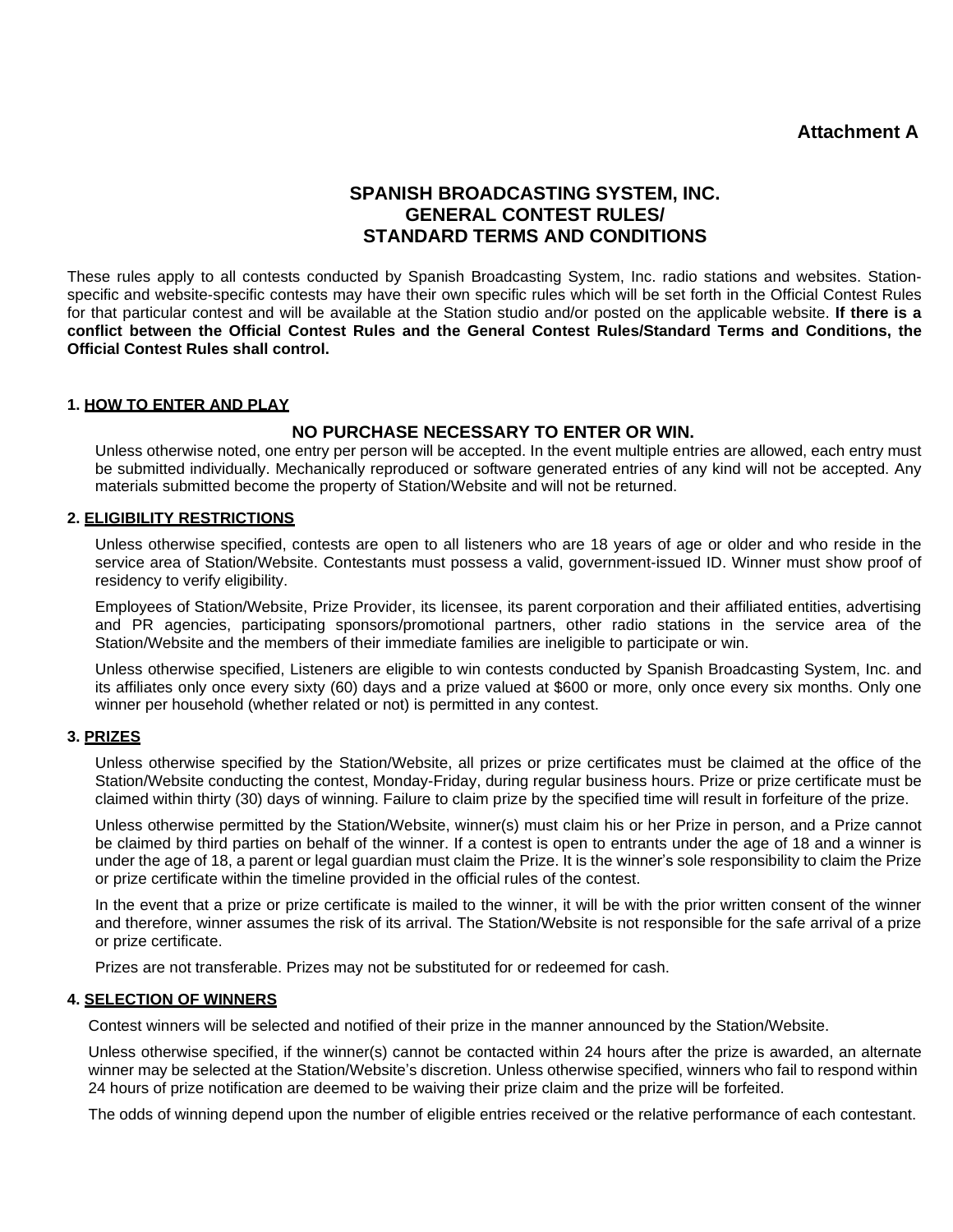#### **5. CONDITIONS**

WARNING: Online listeners to streamed broadcasts may experience a lag in transmissions.

Taxes and Liability: Payment of all federal, state and local taxes is the sole responsibility of the winner. Contest winnings will be reported to the Internal Revenue Service and winners can expect to receive a 1099 tax form for prizes which total more than \$600 for the calendar year. Winners may be required to accurately complete and submit IRS Form W-9 to the Station/Website as a condition of acceptance of a prize.

By participating in the contest, contestant agrees to have his or her name, voice, or likeness used in any advertising or broadcasting material relating to this contest without additional financial or other compensation.

By participating in the contest, contestants hereby releases and agrees to indemnify and hold harmless the Station/Website, Nestlé Waters North America Inc., its licensee, affiliates, subsidiaries, parent corporation and each of their officers, directors, shareholders, employees, advertising and PR agencies, sponsors, advertisers, promotional partners, agents, representatives, and their successors and assigns, and all others connected with them and the contest (collectively, "Released Parties") from any and all liability, claims, actions and damages sustained or incurred by participation in the contest and the receipt and use of any prize awarded (if any) through such contest arising in any manner whatsoever. Neither Nestlé Waters North America Inc., ("NWNA") nor its affiliates, subsidiaries, joint ventures, bottlers or customers are a sponsor of this contest/promotion and shall bear no responsibility or liability for any aspect of the administration of the contest/promotion.

Contest winners (and their guests or travel companions, if any) may be required in the Station/Website's sole discretion, to sign a liability release and a publicity release. A winner (or his/her parent or legal guardian if under the age of 18 years) must execute and return any required release within five (5) business days from notification or winner will be disqualified and the prize will be forfeited. An alternate winner may be chosen by random selection. Pursuant to the liability release, the winners will agree to hold the Released Parties harmless against any and all claims or liability arising directly or indirectly from the prize or participation in the contest. Any contestant (or his/her parent or legal guardian, if applicable) who refuses to sign any required release will forfeit any and all prizes.

The Station/Website will be excused from its obligation to conduct the contest if its performance is delayed or prevented due to causes beyond its control, including, but not limited to acts of God, public enemies, war, civil disorder, fire, flood, hurricanes, explosion, labor disputes or strikes, and any acts by any governmental authority.

The Station/Website, Prize Provider, its licensee, affiliates, subsidiaries, parent corporation, sponsors, advertisers and promotional partners, and their assigns and successors are not responsible for failure to conduct or for alterations to the contest due to circumstances beyond the control of any such entity.

Decisions of Station/Website management with respect to the contest are final.

The Station/Website reserves the right to end any contest or amend these rules upon announcement on air or publication on the website.

The Station/Website reserves the right to make changes to the rules of the contest, including the substitution of a prize or prizes of equivalent or greater value, which will become effective upon announcement.

The Station/Website is not responsible for any prizes or certificates lost or stolen after the winner has claimed them from the Station/Website.

Prizes are awarded 'as is' with no guarantees or warranties as to use. Acceptance of a prize releases the Station/Website, its sponsors, promotional partners and advertisers from all liability and claims concerning the prize, its delivery, and its use.

The Station/Website is not responsible for typographical or other errors in the printing, the offering or the administration of the contest or in the announcement of a prize. The Station/Website is not responsible for (i) lost, stolen, mutilated, misdirected, postage due, illegible, incomplete or late entries; (ii) telephone or mobile service outages, delays, busy signals, facsimile transmission errors, equipment malfunctions and any other technological difficulties that may prevent an individual from completing his/her telephone call or from sending a text message (if applicable, message and data rates may apply, and the Station/Website is not responsible for any fees incurred by an entrant for this method of entry);